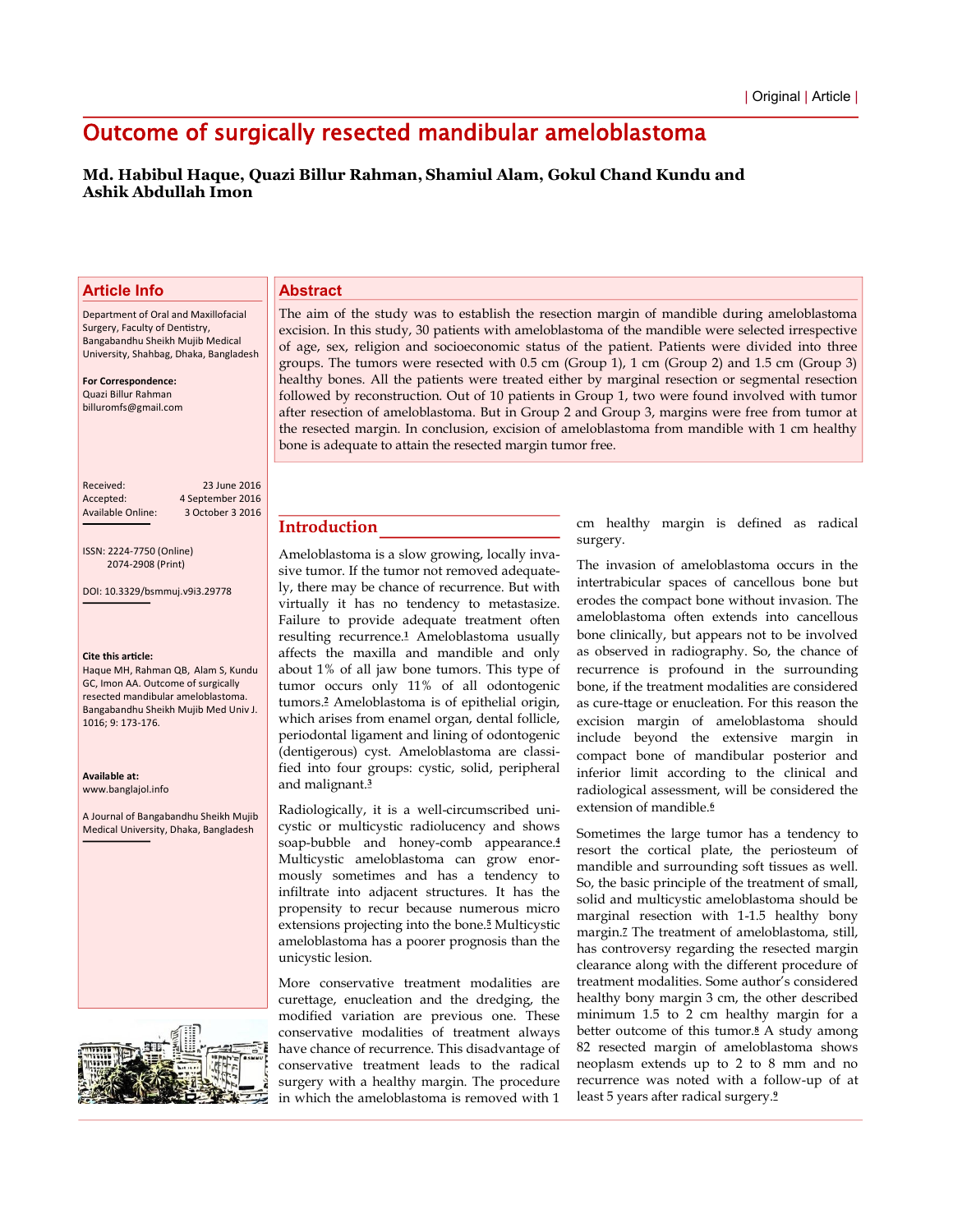#### **174** BSMMU J 2016; 9: 173-176

Excision of excess bone will be unjustified and increased the morbidity of the patients. On the other hand, excision of inadequate healthy margin leads to recurrence of tumor. To overcome this controversy whether the resection margin will be up to 0.5 cm, 1 cm or 2 cm as a tumor free healthy margin during the surgical procedure, this study was justified.

### **Materials and Methods**

This prospective study was done from June 2008 to June 2010. Thirty cases of ameloblastoma of the mandible were selected by the histopathological study of the tumor irrespective of age, sex, religion or socio-economic status of the patients and were arranged in three groups (10 in each group), on the basis of radiological assessment. Group 1: Excision of ameloblastoma of mandible with 0.5 cm healthy bone margin of the tumor end; Group 2: Excision of the ameloblastoma of mandible with 1 cm healthy bone margin of the tumor end; Group 3: Excision of the ameloblastoma of mandible with 1.5 cm healthy bone margin of the tumor end.

The extension of tumor of the jaw was determined first radiologically, then in operation theater after exposing the tumor. Radiologically one end of the tumor is demarcated after that another demarcation was made according to the grouping of patients either 0.5 cm or 1 cm or 1.5 cm from the 1st radiological demarcation. In the operation theater after exposure of the tumor correlation was made to determine the extension of the tumor. Then a demarcation line was made according to grouping either by 0.5 cm or by 1 cm or by 1.5 cm from the tumor margin with the help of the bar. Under general anesthesia resection of the mandible was done with osteotome according to last demarcation. The surgical specimen was fixed in 10% formalin and was sent for histopathological examination to assess whether a tumor was present or not in the proximal end of resected bone fragments.

### **Results**

Seven patients out of 10 in Group I were treated by segmental resection of mandible and 3 were treated by marginal resection of mandible. In both cases, resection of ameloblastoma was done from mandible with 0.5 cm healthy bone margin beyond the radiological margin of the tumor. Six out of 10 in Group 2 were treated by segmental resection and 4 by marginal resection. In all the cases, resection of ameloblastoma was done from mandible with 1cm healthy bone margin beyond the radiological margin of the tumor. In Group 3, 10 patients were included. 8 patients were treated by segmental resection and 2 by marginal resection. In all the

cases, resection of ameloblastoma was done from mandible with 1.5 cm healthy bone margin beyond the radiological margin of the tumor.

X-ray showed the extension of the tumor up to the corresponding tooth (Table I). Two cases showed the extension from right lower 3rd molar to right lower 1st molar (Group 1) but none was found in Group 2 and Group 3.

The mean length was 8.3 cm in Group 1, 6.1 cm in Group 2 and 6 cm in Group 3. The mean length was not statistically significant (p>0.05) among the groups.

Table II shows the marginal clearance of the lesion histopathologicaly, and tumor free margin was found in 8 cases (Group 1), 10 cases (Group 2) and 10 cases (Group 3) respectively. Margin involved was 2 in Group 1 and none was found in Group 2 and Group 3 (p>0.05) that was not statistically significant.

The period of follow-up and found during 1 -3 months follow-up 3 in Group 1, 1 in Group 2 and none was found in Group 3. During 3-6 months follow-up it was observed 1 in Group 1, in Group 2 and 3 in Group 3. During 6-9 months follow-up it was observed 1 in Group 1, 2 in Group 2 and 2 in Group 3. During 9-12 months follow-up it was observed 3 in Group 1, 2 in Group 2 and 2 in Group 3. During 12-24 months follow-up it was observed 2 in Group 1, 2 in Group 2 and 3 in Group 3. This difference was not statistically significant (p>0.05) between 3 groups (Table III).

### **Discussion**

After resection of tumor tissue the proximal end of the sample was sent to the histopathology department to identify the margin whether it was free from tumor or involved by the tumor. In Group 1, 10 patients sample was verified histologically, 2 of them were not free from the tumor tissue and 8 samples were free. In Group 2, 10 patient's samples was sent and all of them were free. In group 3, 10 patients sample was sent and all of them were free from tumor tissue. After the surgical resection, one year follow-up was done. Some complications were observed during this period wound dehiscence in case of 4 patients, exposure of the reconstruction plate in 3 patients. Fracture of the reconstruction plate in 2 patients, rejection of graft in 1 patient and have no recurrence.

Most of the surgeon considered the excision of a tumor by resection of mandible in case of ameloblastoma. Many other authors prefer 3 cm as an acceptable margin in case of resection of ameloblastoma and other recommended 1.5 to 2cm. On the other hand many authors believe that 3 cm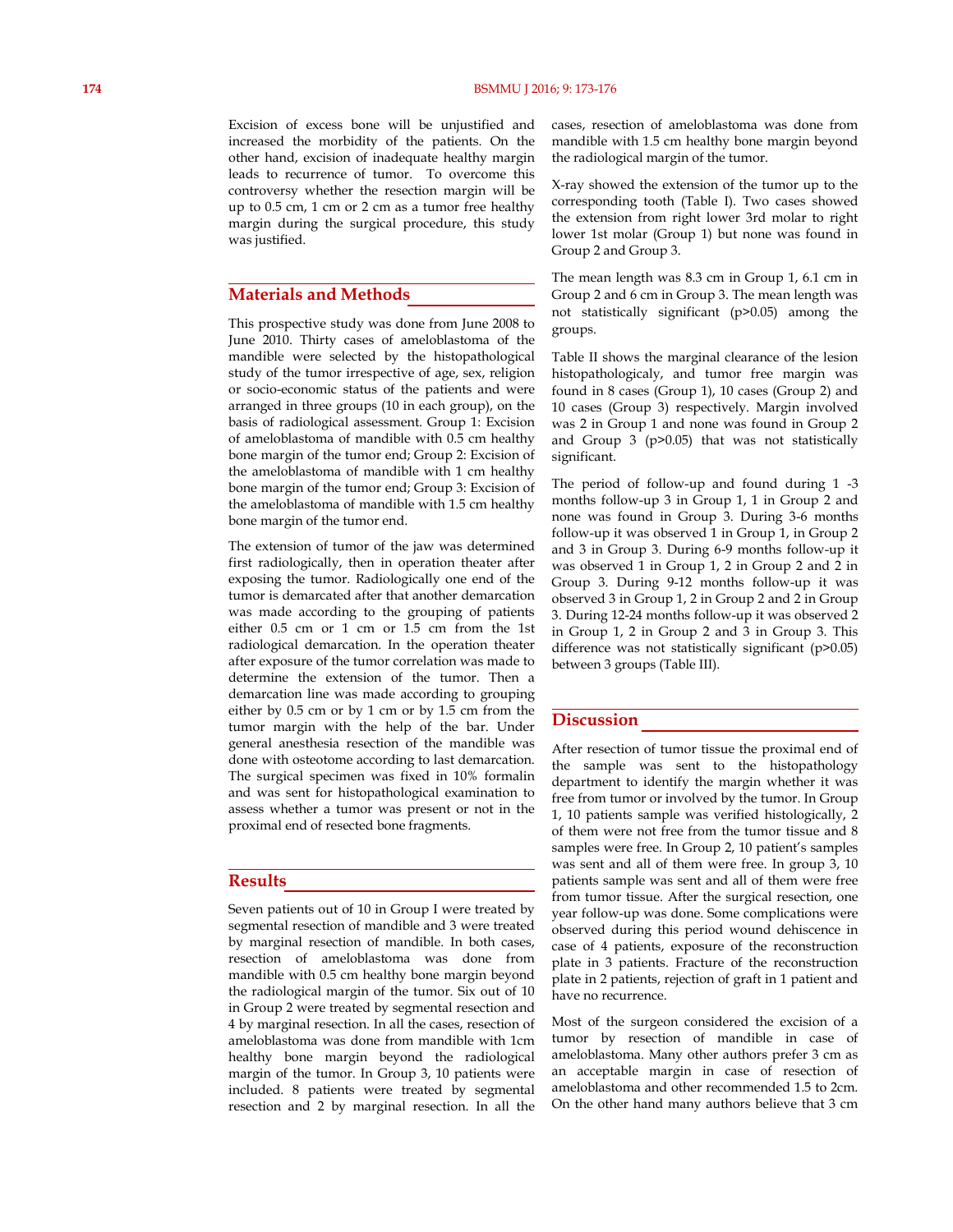| Table I                                                                                           |                       |                       |                       |  |  |
|---------------------------------------------------------------------------------------------------|-----------------------|-----------------------|-----------------------|--|--|
| Distribution of the cases according to extension of the tumor radiologically in relation to tooth |                       |                       |                       |  |  |
| <b>Extension</b> from                                                                             | Group 1<br>$(n = 10)$ | Group 2<br>$(n = 10)$ | Group 3<br>$(n = 10)$ |  |  |
| Right lower 3rd molar to 1st molar                                                                | $\overline{2}$        | $\mathbf{0}$          | $\theta$              |  |  |
| Left lower 2nd premolar to mid ramus                                                              | $\theta$              | 3                     | $\mathbf{0}$          |  |  |
| Right lower lateral incisor up to whole of the ramus                                              | $\theta$              | 2                     | $\overline{4}$        |  |  |
| Left lower canine up to whole of the ramus                                                        | $\theta$              | $\theta$              | 5                     |  |  |
| Left lower 1st premolar to left lower 3rd molar                                                   | 3                     | 1                     | $\theta$              |  |  |
| Right lower canine to right lower 3rd molar                                                       | $\Omega$              | 3                     | $\theta$              |  |  |
| Right lower 1st premolar to left canine                                                           | $\overline{2}$        | $\mathbf{0}$          | $\theta$              |  |  |
| Right lower 2nd molar to left lower 3rd molar                                                     | 1                     | 1                     | $\theta$              |  |  |
| Right lower canine to 3rd molar                                                                   | $\overline{2}$        | $\theta$              | 1                     |  |  |

| <b>Table II</b>                                              |                       |                       |                       |  |
|--------------------------------------------------------------|-----------------------|-----------------------|-----------------------|--|
| Distribution of the patients according to marginal clearance |                       |                       |                       |  |
| Marginal clearance                                           | Group 1<br>$(n = 10)$ | Group 2<br>$(n = 10)$ | Group 3<br>$(n = 10)$ |  |
| Margin free                                                  | 8                     | 10                    | 10                    |  |
| Margin involve                                               | 2                     | $\theta$              | $\mathcal{O}$         |  |

**Table III Distribution of the patients according to period of follow-up** Period of follow-up (months) Group 1  $(n = 10)$ Group 2 Group 3  $(n = 10)$  $(n = 10)$ 1-3 3 1 0  $3-6$  1 3 3 6-9 1 2 2 9-12 3 2 2  $12-24$  2 2 3

is the most acceptable linear margin while others recommend at least 1.5 cm or 2 cm bony margin for the cure of this neoplasm. A study was done among 82 cases of ameloblastoma, resection margin shows neoplasm extends up to 2 to 8 mm and no recurrence was noted with a follow-up of at least 5 years.**10** It is safe to resected margin not less than 1cm but not more than 1.5 cm healthy bone of mandible away from the radiological demarcation of tumor. In another finding shows that the extension of tumor in which cancellous bone average 4.5 mm, the other results shows are 2.3-8 mm in radiologically. These authors preferred surgical resection margins about 1 to 1.5 cm.**11** Peroperative frozen sections is used for sampling and assessing tumor free margins, ensure adequate resection of neoplasm, with accuracy approximately 95%.**12-14** In 61 cases of ameloblastoma 1 cm surgical margin of cancellous bone from mandible was removed and examine by frozen section peroperatively and was analyzed and compared with post de-calcification histology.**15** Currently it has recommended that the surgical resection of amelo-

blastoma should be at least 1-2 cm margin.**1,10,16** and immediate bony reconstruction.**16,17**

According to this study in 2 cases, tumor was positive in Group I, where the healthy margin clearance was up to 0.5 cm, probably because the healthy margin clearance was not enough. On the other hand in Group 1 and 2, when the healthy resected bone margin was considered up to 1 cm and 1.5 cm respectively. So, it is clear that where the resected margin was taken more than 0.5 cm, it was enough as tumor free margin.

# **Conclusion**

According to the outcome of this study it would be preferable to establish the tumor free margin not less than 1 cm during the surgical procedure not only prevent the recurrence but also reduce the surgical morbidity.